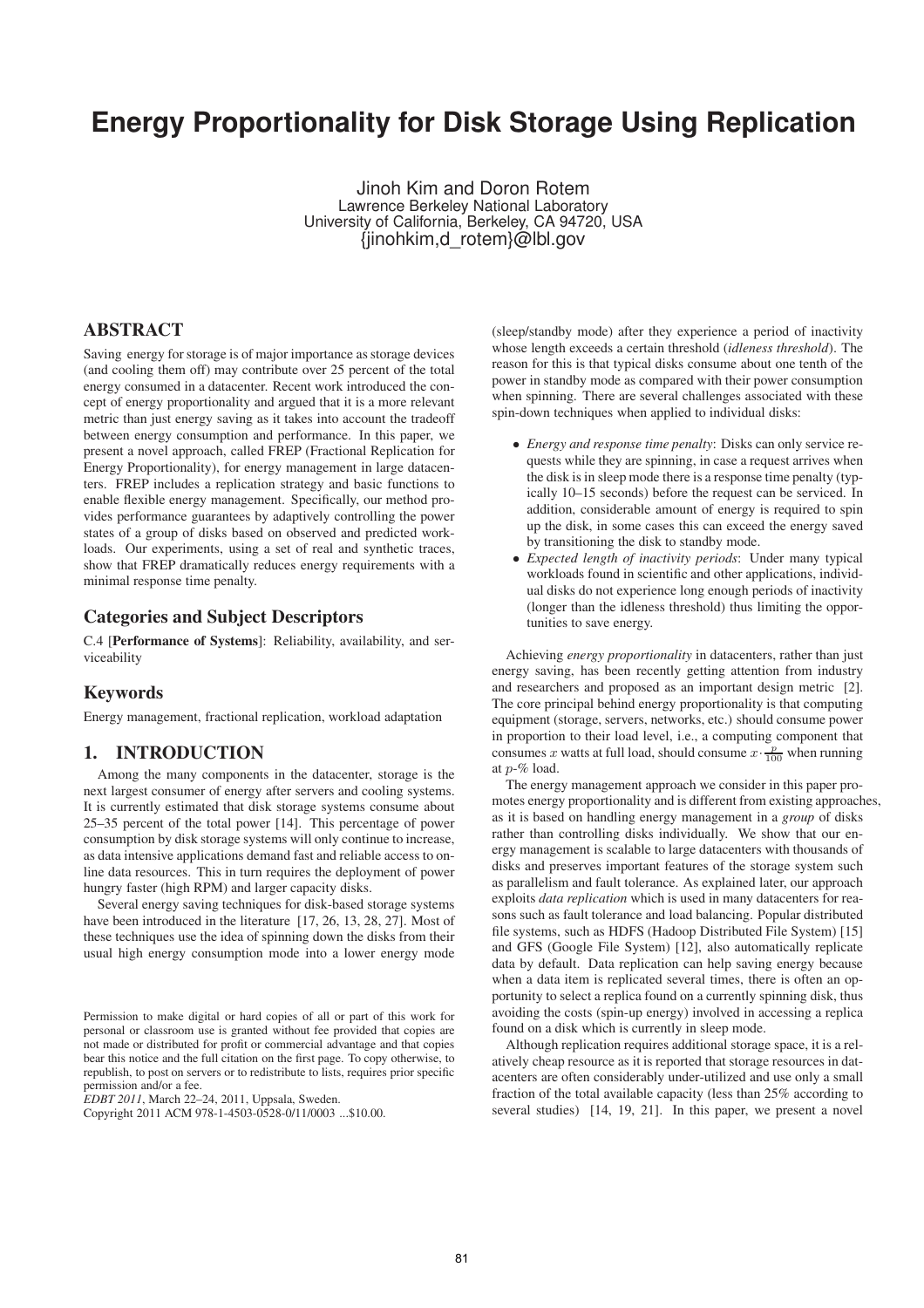replication strategy that achieves energy benefits while maintaining performance and fault tolerance. In particular, our *fractional replication* enables flexible gradual energy management based on workloads which promotes energy proportionality.

Another important challenge is to determine when to transition the disks to lower or higher power states. One typical approach for this is to use a set of thresholds for a load metric. For example, Lang et al. [19] use CPU utilization as their load metric, and assume that disk power states are changed at some threshold points of the load metric. Similarly, PARAID [26] monitors disk utilization and spins disks up/down based on some thresholds. In addition, workload characteristics can be significantly different among datacenters due to the type of applications they run, and also can change over time in the same datacenter.

Our solution, called FREP (Fractional Replication for Energy Proportionality), considers the disks in each disk array as a single unit which can be spun down or up. We refer to spinning up and down of such units as "gear-shift". As we will discuss, our gear-shift mechanism incorporates both predictive and reactive mechanisms, rather than simply relying on static thresholds. To improve performance, we maintain load balancing among the disk arrays that are currently spinning by access request re-direction. For *downshifts* (for energy saving), we make *predictions* based on past historical information. For *upshifts* (for performance guarantees), we utilize *reactive* information in order to respond to any performance degradation quickly. As a basis for these, FREP provides a replication strategy (and its associated functions). We believe that FREP is an important tool for achieving *energy proportionality* in storage systems. Our main contributions include the following:

- We present basic functions and strategies for FREP energy management, including replication strategy, load distribution, and update consistency.
- We present a prediction model based on past historical observations with de Bruijn graphs [20] to enable probabilistic decisions. In addition, we present our constraint-based gearshift mechanism, by which FREP can shift gears for energy management.
- We provide extensive evaluation results with a diverse set of traces, including two Cello99 traces [5] 6-month apart from each other, two OLTP traces [24], and synthetic traces with different workload characteristics.

The paper is organized as follows. In Section 2, we discuss some related work on energy management in datacenters. In Section 3, we introduce the FREP replication strategy, and a series of functions for I/O service and energy management in such a replicated environment. Our prediction model with de Bruijn graphs is introduced in Section 4, where the FREP gear-shift mechanism based on the prediction model is also described. Our extensive experimental results with several workload sets are presented in Section 5. Conclusions and some directions for future work are presented in Section 6.

# **2. RELATED WORK**

Our work is inspired by Power-aware RAID (PARAID) [26] which was the first work to introduce the concept of gear-shifting based on system load as reconfiguration. It provides a replication strategy, called skewed striping, for disk energy management without service disruption. The main difference is that, PARAID shifts gears within a RAID unit by spinning up/down one or more disks in the array, while we do it across multiple RAID arrays. Another difference is the conditions leading to a gear-shift. PARAID relies on

disk utilization to make its gear-shift decisions, while FREP monitors the degree of SLA satisfaction for reconfiguration.

Lang et al. [19] used mirroring for disk energy management. Traditionally, mirroring gives two options — running all the disks (100%) or half of disks (50%). The authors present gradual disk power control combined with load balancing techniques by using a new replication strategy, called chained declustering. Although this new technique provides more flexibility, energy saving is still limited to 50%, since at most 50% of the disks can be spun down. However in real systems the degree of load variation can be more dramatic. For example, in [6], the authors observed a high degree of load variation (over a factor of three) in a commercial web site. Since datacenters usually tend to over provision resources to satisfy peak loads, there may be many opportunities to save energy by factors much greater than 50%.

Similar to our approach, Rabbit [1] provides a skewed data placement strategy for energy proportionality in a MapReduce type cluster. For a dataset with  $B$  blocks, the primary replica is spread evenly among the first p nodes  $(B/p)$  blocks per node). The rest of the nodes hold the remaining  $r-1$  replicas where a node with index  $i (i > p)$  holding  $B/i$  blocks. The number of nodes (s) needed to hold the  $r - 1$  non-primary replicas satisfies  $s \geq pe^{r-1}$ . Rabbit provides energy proportionality by allowing one-by-one deactivation of nodes along an expansion chain. Each dataset may have its own expansion chain. In power saving mode, a load-balancing algorithm ensures that data accesses are distributed evenly among the active nodes even though their data load is highly skewed. While sharing some similarities with FREP in terms of skewed replication and energy proportionality, there are also some differences between the two techniques. FREP is designed to be used in large datacenters where performance requirements are often dictated by service level agreements (SLA). For that reason, one of the main concerns of FREP is to save energy while satisfying these SLAs. This is done by observing workloads and SLA violations and then adjusting the number of active disks using probabilistic prediction heuristics. Rabbit does not employ such mechanisms. FREP also provides some more implementation details such as analysis of storage requirements for replication and the determination of a feasible range of values for the number of primary nodes. Another important difference is that in Rabbit the number of nodes holding additional replicas grows exponentially and also depends on  $p$  (i.e., the number of primary nodes), while FREP is more flexible and does not impose such restrictions.

Although energy management is a crucial problem for datacenters, performance guarantees may be even more important. Hence, energy management needs to be performed within acceptable performance bounds. As pointed out in [3], simple dynamic energy management techniques, such as timeout-based disk spin-down may pay significant performance penalty. This makes administrators of datacenters reluctant to employ such approaches in these cases where system performance is a crucial requirement. To provide energy saving within a controlled performance environment, several research works have taken system SLAs into account. Hibernator [28] employs response time constraint, and considers an optimization problem to minimize energy subject to a given constraint. Similarly, eRAID [21] uses a response time constraint in addition to a system throughput constraint for their energy saving problem. However, we observed that average response times can experience a very high degree of variance, sometimes exceeding three orders of magnitude. Elnozahy et al. [10] employ a "percentile-based response time" to specify the performance constraint for Web servers. In this work, we also employ this to define system SLAs.

Both static and dynamic techniques have been studied for workload-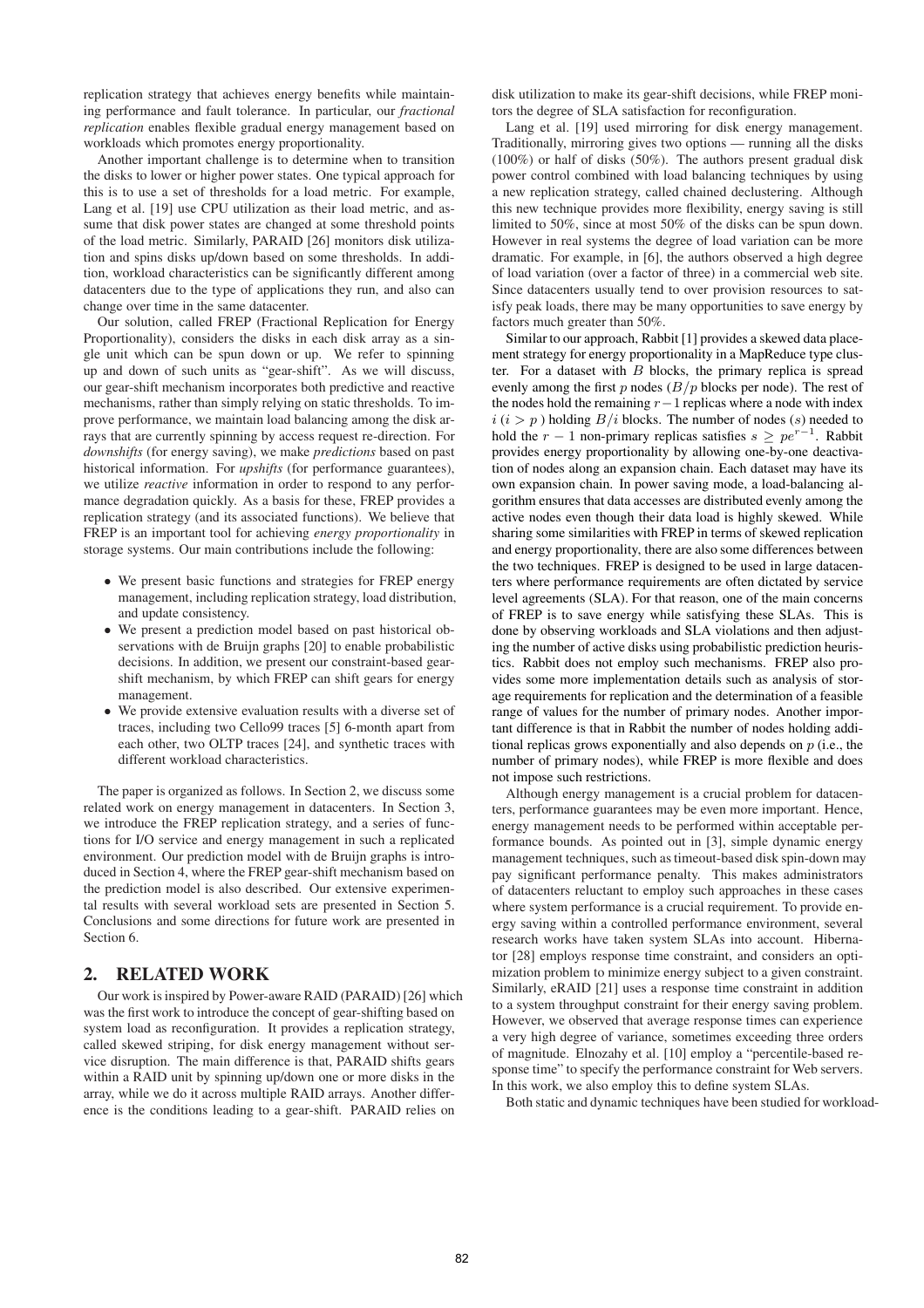adaptive energy management. A well known static technique, which we call *2-competitive* algorithm [17], is based on transitioning the disk to sleep mode whenever it experiences a period of inactivity greater than  $\frac{\beta}{P_{\tau}}$  where  $\beta$  is the energy penalty (in Joules) for having to serve a request while the disk is in sleep mode (i.e., spinning the disk down and then spinning it up in order to serve a request) and  $P<sub>\tau</sub>$  is the rate of energy consumption of the disk (in Watts) when spinning. This technique does not attempt to predict the workload and may sometimes lead to unstable performance. Dynamic techniques include employing a multiple set of "experts" [16, 8]. In [16], a set of timeout values are combined to determine the next idleness timeout based on associated weights varied over time, based on the past history. In [8], rather than using an aggregated result, one expert is chosen for energy management, whenever needed, based on the weight values. In updating weight values, this work considered both energy saving and response time latencies. Chung et al. [7] established Markov chains for dynamic energy management, and calculated state transition probabilities based on observations for non-stationary workloads. Energy management actions are determined based on the probabilities. Our prediction model is also probabilistic and refers to past observations for workload adaptability. In fact, the de Bruijn graph used by FREP (Section 4) corresponds to a special type of Markov chain.

# **3. THE FREP SYSTEM MODEL**

We are particularly interested in *read-many, write-rare* environments, as many datacenters use write off-loading [22] or Log Structured Files techniques [11] to batch together write transactions and minimize their effect on power consumption.

FREP manages power states on the basis of a group of disks (e.g., a RAID array). In other words, a group of disks (which form a RAID array) are transitioned together to either *standby* or *active* state in the course of energy management. We assume that the entire disks in a group are either in a standby state (non-spinning), or they are all spinning in the active state.<sup>1</sup>

Formally, we define *node* as an array of disks managed together with respect to energy management. Thus, a node is a collection of disks and there is no disk sharing between nodes. For example, a node can be a RAID-5 array that includes data and parity disks. For scalability, a large storage system can be divided into multiple disjoint *partitions*, each of which consists of its own set of participating nodes. In the rest of this paper, all functions for energy management and analysis refer to a single partition. A partition of a storage system consists of a set of nodes  $N = \{N_i\}$ . We distinguish between two classes of nodes: Covering Set (*CS*) nodes that are always spinning and contain between them a copy of each data item in the partition, and *non-CS* nodes that can change their power states for energy management purposes. For ease of exposition, we assume *n* nodes in total, where the first  $m (1 \leq m < n)$  nodes with the lowest indexes are CS nodes, i.e.,  $\{N_1, N_2, ..., N_m\}$ , and the rest are non-CS nodes, i.e.,  $\{N_{m+1}, N_{m+2}, ..., N_n\}$ . Table 1 summarizes notations used in this paper.

FREP reconfigures the system based on the current workload, we also call this process "gear-shift", from the entire set of nodes active (the highest gear level) to only the CS nodes active (the lowest gear level). Naturally, the lower the gear level, the greater energy saving can be achieved. Figure 1 illustrates our gear-shift model, from the lowest gear level to the highest gear level. In the figure, filled nodes are active, whereas non-filled nodes are standby. In the lowest gear level, only CS nodes are active (disks associated with CS nodes are

#### **Table 1: Notation**

| Symbol             | Description                                             |
|--------------------|---------------------------------------------------------|
| $N_i$              | A node with index $i (N_i \in N)$                       |
| $D_i$              | Original data for $N_i$                                 |
| $D_i(\frac{a}{b})$ | $a/b$ fraction of $D_i$                                 |
| $V_i$              | Storage volume of $N_i$                                 |
| $\mathcal{W}_i$    | Replica storage for $N_i$                               |
| $\boldsymbol{n}$   | Total number of nodes $(=  N )$                         |
| m                  | Number of CS nodes                                      |
| $n-m$              | Number of non-CS nodes                                  |
| w                  | Number of active nodes                                  |
| $n-w$              | Number of standby nodes                                 |
| $\overline{C}$     | Storage capacity                                        |
| $\rho$             | Storage utilization                                     |
| $L_i(w)$           | Load for node $i$ with $w$ active nodes                 |
| LIF                | Load imbalance factor; $LIF = 0$ means balanced load    |
| R(p)               | $p-\%$ response time in ascending order in a time frame |
| p threshold        | minimal probability for satisfying down-shift condition |



**Figure 1: FREP gear-shift model: Gear-shift is based on current workload. At highest gear level, all nodes are active (best performance), at lowest gear level only a fraction of the nodes (CS nodes) are active (greatest energy saving). Filled and empty nodes denote active and standby nodes respectively.**

spinning) while at the highest gear level all the nodes are active. As explained later, for any node in standby mode, all requests to its data are redirected and serviced (in a balanced fashion) by other active nodes that hold an associated replica. Our replication enables continuous service regardless of energy management with minimal storage requirement, as discussed in the next section.

# **3.1 Replication strategy**

The main idea behind FREP is to utilize data replication in order to avoid performance penalties. We will show that our replication scheme can achieve continuous data availability even in energy saving mode. On the other hand, energy management without replication usually causes severe latencies because of the need to spin up disks from standby node, an operation that can take tens of seconds to get back to service (hence unacceptable to datacenters in general). For example, as shown in the evaluation section, a simple energy management technique based on the *2-competitive algorithm* [17] mentioned earlier, may sometimes incur response time penalty causing performance degradation by a factor of 10.

Next we outline the general structure of our replication scheme. We assume that before replication is introduced each node  $N_i$  has some original data denoted by  $D_i$ . We denote by,  $D_i(\frac{a}{b})$  an  $a/b$ fraction of  $D_i$ . After replication each node will hold some replicated data in addition to its original data as follows: (a) Each CS node gets an equal fraction of the replicated data from each non-CS

<sup>&</sup>lt;sup>1</sup>We interchangeably use "standby/active", "spun-down/spun-up", and "powered-off/powered-on" for disk array state.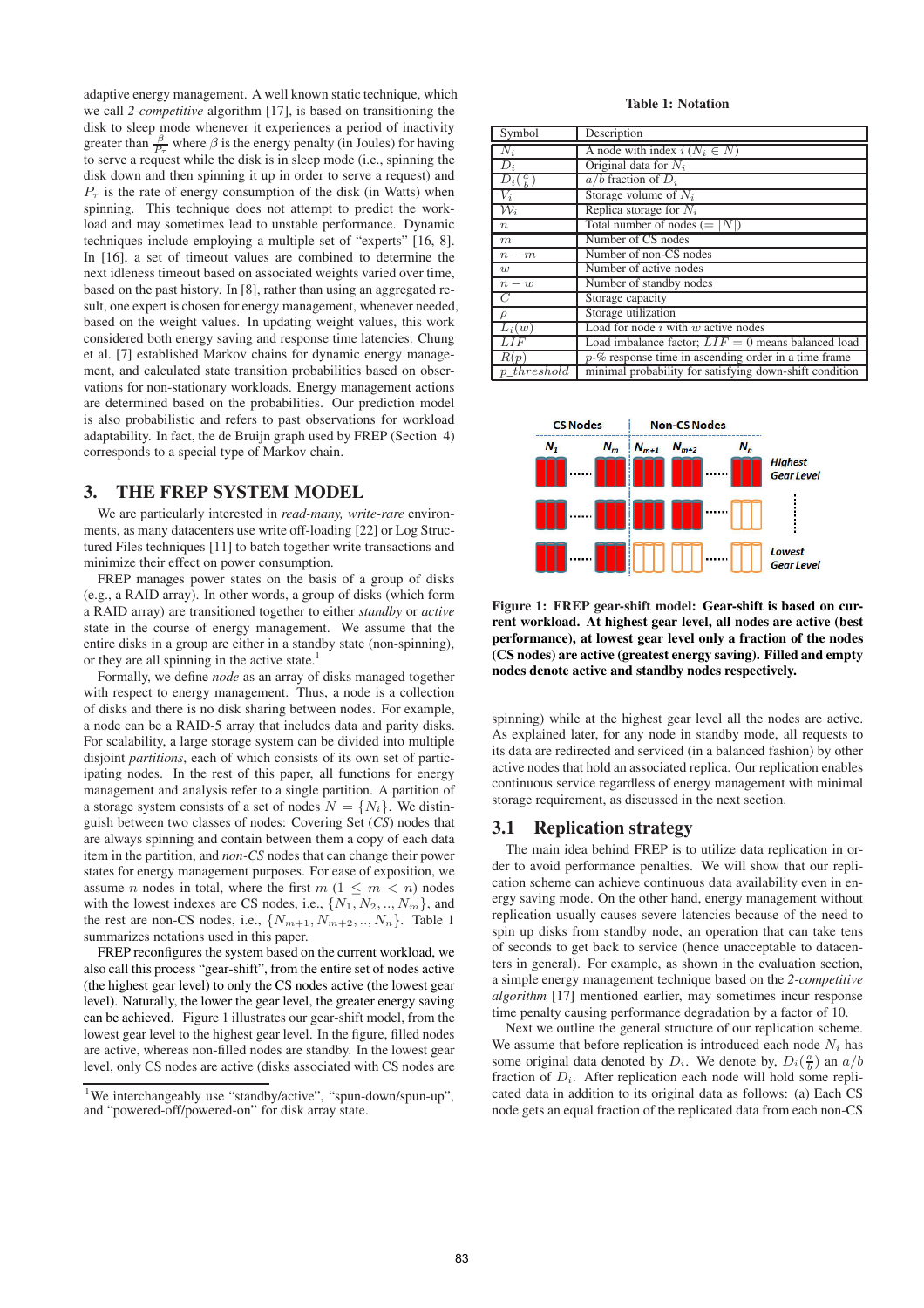|       | CS nodes                     |                                           | non-CS nodes                         |                                     |                          |       |
|-------|------------------------------|-------------------------------------------|--------------------------------------|-------------------------------------|--------------------------|-------|
| Node  |                              | IV 2                                      | Nз                                   |                                     | Λ5                       | TV6   |
| Orig. |                              | $U_2$                                     | $D_3$                                |                                     | $D_{5}$                  | $D_6$ |
| Repl. | $D_5($<br>$D_6(\frac{1}{2})$ | $\nu_3$<br>$\nu_5($<br>$D_6(\frac{1}{2})$ | $D_4(\frac{1}{2})$<br>$D_5$<br>$D_6$ | $D_5(\frac{1}{4})$<br>$D_6$ l<br>ŧ, | $D_6(\frac{1}{5})$<br>D0 | ÷     |

**Figure 2: FREP replication scheme with 6 nodes**

node; (b) For fault tolerance and load balancing purposes, non-CS nodes maintain replicas of original data associated with CS nodes. Again, each non-CS node gets an equal fraction of the replicated data from each CS node; (c) Non-CS nodes keep replicas of original data  $(D_i)$ 's) from specific other non-CS nodes in a skewed way as explained later. We call cases (a) and (b) *balanced-replication* and (c) *skewed-replication*.

Figure 2 illustrates an example of our replication scheme with 6 nodes (in a partition), two of which are CS nodes. Since there are two CS nodes in this setting, they each keep a disjoint half of non-CS node data. Non-CS nodes also maintain disjoint replicas of CS node data. As there are four such nodes each gets a disjoint quarter of the data. This replication is done strictly for fault tolerance and performance as will be discussed in Section 3.6. In addition, non-CS nodes maintain a part of other non-CS node replicas based on the gear-shift principle. The replication between non-CS nodes helps to distribute the request load in energy saving mode (i.e., a non-highest gear level).

We next explain the skewed-replication, the replication scheme used between non-CS nodes. The original data  $D_i$  of a non-CS node  $N_i$  ( $i > m + 1$ ) are replicated equally to other non-CS nodes with lower indexes, i.e.,  $N_j$  for  $m + 1 \leq j \leq i$ , in a random and disjoint fashion. This is done as follows. For each j for  $(m + 1 \leq$  $j < i$ ), we randomly select  $\frac{1}{i-1}$  of the blocks of  $D_i$  (original data of non-CS node  $N_i$ ) without replacement, and copy them to node  $N_i$ .

## **3.2 Storage requirements**

We denote the storage requirement for replicas at each node by  $W_i$ . Let  $V_i$  be the size in bytes of  $D_i$ , i.e., the data volume of  $N_i$ . The following equation shows the storage requirement for replicated data on each node.

$$
\mathcal{W}_i = \begin{cases} \sum_{k=m+1}^n V_k/m & \text{if } 1 \le i \le m; \\ \sum_{k=1}^m V_k/(n-m) & \text{if } i = n; \\ \mathcal{W}_{i+1} + V_{i+1}/i & \text{otherwise.} \end{cases} \tag{1}
$$

In the equation, the first case is for CS nodes, and the second case is for the last non-CS node  $N_n$ . These nodes only hold replication data resulting from balanced-replications. The third case is a recursive expression for the storage requirements resulting from the skewed-replication for non-CS nodes described above (except for non-CS node  $N_n$ ).

We next discuss the total storage requirement for FREP. For simplicity, from now on, we assume that each node holds the same volume of original data, i.e.,  $\forall N_i$   $V_i = V$ , so that the total storage for original data is  $nV$ . Clearly storage requirements are at least  $2nV$ as each item is replicated at least once, the next proposition shows that it is less than  $3nV$ .

PROPOSITION 3.1. *The total storage requirement* W *for FREP*



**Figure 3: Constraints on the number of CS nodes: Based on the constraints**  $\rho n \leq m \leq m^*$  (Proposition 3.2), it is possible **to compute the min/max number of CS nodes for any configuration.**

 $is\ \mathcal{W} \approx 3nV - mV(1 + \ln\frac{n}{m}).$ 

PROOF. Omitted due to space limitations. See our extended paper [18]  $\Box$ 

Now, let us consider possible CS/non-CS node configurations from the storage perspective. For simplicity, we assume that all disks in a partition have an equal disk capacity C.

PROPOSITION 3.2. *The number of CS nodes* m *is bounded by:*  $\rho n \leq m \leq m^*$ , where  $\rho$  *is storage utilization and*  $m^*$  *is the largest m that satisfies the inequality:*  $1 + \frac{m}{n-m} + \ln\left(\frac{n}{m+1}\right) \leq \frac{1}{\rho}$ .

PROOF. Omitted due to space limitations. See our extended paper [18]  $\Box$ 

Figure 3 shows an example for possible min/max number of CS nodes for a system with  $n = 100$  and  $\rho = 0.2$ . In the figure, the minimum required number of CS nodes is 20 and the maximum is 79. In other words, the number of CS nodes cannot be smaller than 20 or greater than 79 to successfully accommodate the FREP replication. From the perspective of energy management, the maximum energy saving can be obtained up to 80% (i.e.,  $1 - \frac{20}{100}$ ) with the minimal CS node setting in this example.

## **3.3 Load distribution**

We next discuss the impact of energy management on load balancing and how we distribute the load to active nodes by taking advantage of the replication. In FREP, active nodes take up load from standby nodes, based on the location of replicas (the details on implementation of request redirection for standby nodes are described in Section 3.5). For example, in Figure 2, nodes  $N_1 - N_5$  service requests for  $N_6$  when  $N_6$  is in standby, since they have  $N_6$  replicas. Similarly, when  $N_5$  transitions to standby,  $N_1 - N_4$  take up  $N_5$  load evenly. Figure 4 shows an example of load distribution as a function of the number of active nodes  $(w)$ . For simplicity, we assume that the load generated by accessing the original data in each node is uniform and normalize it to 1 (i.e., load=1). Note that numbers in parentheses in the figure represent the adjusted load achieved by our optimization algorithm to mitigate load imbalance between CS and non-CS nodes. We will discuss it later in this section.

Next we show how to compute the load for each node based on the number of active nodes. Let  $L_i(w)$  be the load for node i where the number of active nodes is  $w$  ( $m \leq w \leq n$ ). By definition,  $L_i(w = n) = 1$  and  $\sum_i L_i(w) = n$ . We can then compute load as follows:

$$
L_i(w) = \begin{cases} 0 & \text{if } i > w; \\ L_i(w+1) + 1/w & \text{if } m < i \le w; \\ 1 + \frac{\sum_{k=w+1}^n (1 - \frac{w-m}{k-1})}{m} & \text{otherwise.} \end{cases}
$$
 (2)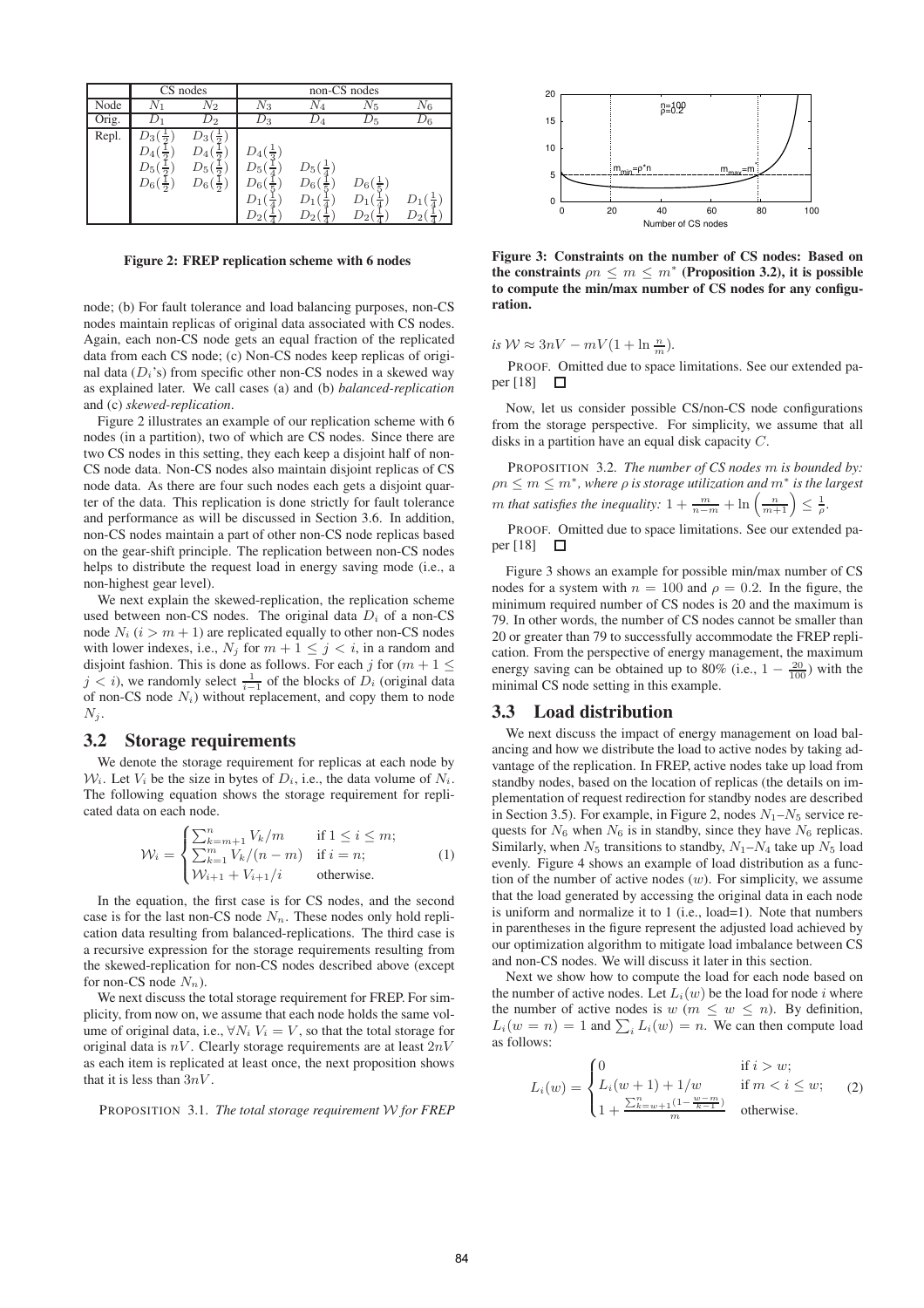|   | CS nodes  |           | non-CS nodes |           |         |  |
|---|-----------|-----------|--------------|-----------|---------|--|
| w |           | ٧o        |              |           | $N_{5}$ |  |
|   |           |           |              |           |         |  |
|   | 1.2.      | 1.2       | 1.2          | 12        | 12      |  |
|   | 1.55(1.5) | 1.55(1.5) | 1.45(1.5)    | 1.45(1.5) |         |  |
|   | 2.11(2)   | 2.11(2)   | 1.78(2)      |           |         |  |
|   |           |           |              |           |         |  |

**Figure 4: Example of load distribution: This example shows load before and after (in parenthesis) optimization, as a function of the number of active nodes (**w**).**

In Equation 2, the first case is for standby nodes, and thus the load is necessarily zero. The second case is for active non-CS nodes, and can be defined recursively with the newly introduced load at every node spin-down  $(1/w)$ . Alternatively, it can be defined (non-recursively) as  $L_i(w) = 1 + \sum_{k=w+1}^{n} \frac{1}{k-1}$ . The last case is for CS nodes. Since each active non-CS node takes  $\sum_{k=w+1}^{n} \frac{1}{k-1}$ load from standby nodes, the rest of the load on standby nodes which is equal to  $\sum_{k=w+1}^{n} (1 - \frac{w-m}{k-1})$  should be handled by CS nodes. Therefore, each CS node takes  $\frac{\sum_{k=w+1}^{n}(1-\frac{w-m}{k-1})}{m}$  in addition to its own load (i.e., 1).

In Figure 4, we see some degree of load imbalance between CS and non-CS nodes, as non-CS nodes transition standby. This is the inherent characteristic of our load distribution algorithm. More accurately, we define a metric *load imbalance factor (LIF)* to express how the load deviates from the ideal balanced state:  $LIF =$  $given\_load - balanced\_load.$  Thus,  $LIF > 0$  means overloaded, while  $LIF < 0$  means under-loaded and  $LIF = 0$  indicates perfect load balance.  $LIF_i(w)$  represents  $LIF$  for node  $i$  where the number of active nodes is  $w$ . Hence,  $LIF$  can be expressed as  $LIF_i(w) = L_i(w) - n/w$ , since  $n/w$  is the ideal balanced load. Figure 5 shows  $LIF$  for CS nodes varying with the number of active nodes in a system with  $n = 100$  and  $m = 20$ . We can see that load is balanced for the two extremes, i.e.,  $w = m$ or  $w = n$ . In between these extremes, we see some degree of load imbalance in the figure.

We now present an optimization technique to reduce  $LIF$  for CS nodes, thus bringing the system closer to a balanced state. The basic idea is to have non-CS nodes service CS node load based on replicated data they maintain. To achieve this, it is possible to redirect requests accessing CS node data to any active non-CS nodes probabilistically if the corresponding replicas are kept in such active non-CS nodes. In our optimization, we compute the redirection probability  $(\theta)$  as follows:

$$
\theta = \min\left(1, \frac{\sum_{k=1}^{m} LIF_k(w)}{m} \times \frac{n-m}{w-m}\right) \tag{3}
$$

In the equation,  $\frac{\sum_{k=1}^{m} LIF_k(w)}{m}$  is simply  $LIF_1(w)$ , since each CS node has the same  $LI\overset{m}{F}$ .

The intuition behind this is to redirect requests for any CS node data more aggressively if either the  $LIF$  for CS node is greater or the number of active non-CS nodes are smaller (or both). For any request accessing CS node data, we can probabilistically redirect the request based on the computed  $\theta$  but only if any of active non-CS nodes keeps the replica. For example, suppose  $\theta = 0.5$  and active non-CS nodes keep 1/2 of CS node replicas. In that case, 50% requests to CS node data can be redirected to non-CS nodes (probabilistically), but 50% of them can actually be serviced by active non-CS nodes. Consequently, it can reduce CS node load by 0.25. Figure 5 shows LIF for CS nodes with and without the optimiza-



**Figure 5:** Load imbalance factor  $(LIF)$  for CS node  $(LIF)$ given**\_**load − balanced**\_**load**): With the optimization,** LIF **is significantly reduced.**

tion in a system with  $n = 100$  and  $m = 20$ . We can see that our optimization can significantly mitigate load imbalance compared to the basic one. Except for states with fairly small number of active non-CS nodes (less than 50 in the graph), load is almost balanced for active nodes.

## **3.4 Update consistency**

Since our focus is more on *read-dominant* environments, FREP provides simplified functionality for new writes and update consistency. The main principle for writes is that we redirect write requests for data on standby non-CS nodes to the replica held on CS nodes, and perform synchronization later in the *reorganization phase* (discussed below). Hence, the basic idea is similar to write off-loading [22], in which all writes to powered-off disks are redirected to other disks temporarily. This can slightly increase the load on CS nodes, but we assume write requests occur infrequently.

More specifically, for an update request to a block of  $D_i$  residing on  $N_i$  (the node holding the updated block), if all replicas of  $D_i$  are on active nodes, all of them are updated. Otherwise (i.e., if one or more of the nodes holding replicas of  $D_i$  is standby), FREP off-loads the updated block to the CS node holding its replica, and the updated block in  $D_i$  is marked as *stale* (in the meta data) to prevent subsequent accesses. For new writes on  $D_i$ , we distinguish between two cases (a) a new write to a CS node and (b) a non-CS node. In case (a), we write it on  $N_i$ . We then randomly select a non-CS node  $N_i$ . If  $N_i$  is active, we write the new block on it; otherwise, we mark the appropriate block on  $N_j$  as stale for later synchronization. In case (b), if  $N_i$  is active, the new block is added to  $D_i$  and replicated based on our replication scheme (described in Section 3.1); otherwise, one of CS nodes is randomly selected, the new block is off-loaded to it, and the block on  $N_i$  is then marked *stale* for later synchronization. The off-loaded information can also be duplicated to another separate place (e.g., a centralized cache) to handle unexpected CS node failures, and cleared whenever reorganization is done.

Whenever the gear goes up to the highest level (i.e., performance mode), a background *reorganization* process is scheduled. That is, any subsequent down-shift condition enables reorganization to be executed. During the reorganization, down-shift is postponed. In this phase, all stale blocks in non-CS nodes are synchronized with the corresponding copies of CS nodes. New blocks that are offloaded in CS nodes are also copied to non-CS nodes, and replication takes place using our *skewed-replication* scheme, as discussed in Section 3.1. After completing reorganization, the gear is then shifted down if the down-shift condition is still in effect. In case an up-shift condition arises in the course of reorganization, it will take priority over it, and the system will resume reorganization when a down-shift event occurs.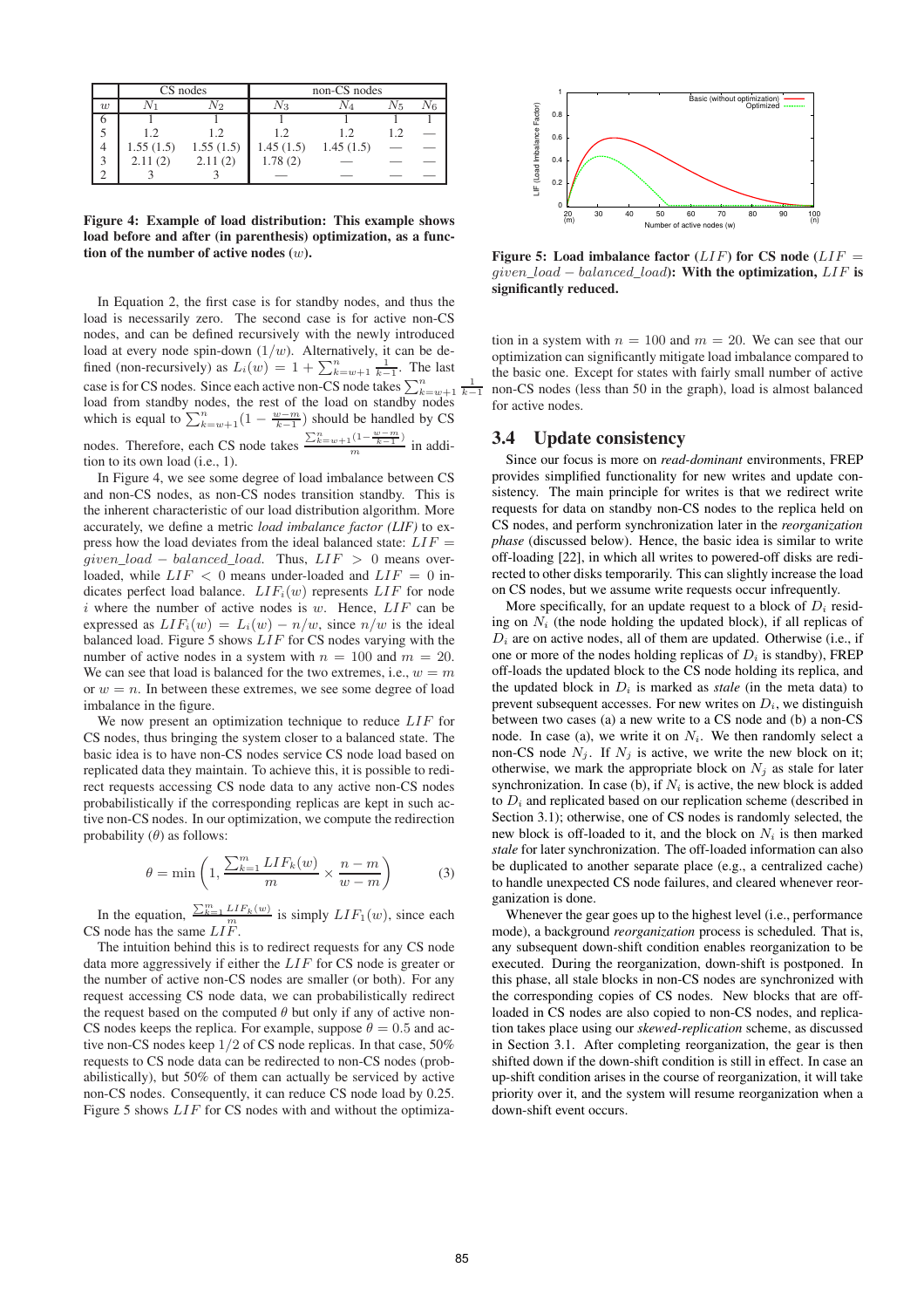

**Figure 6: Variation of Average Response Time (Cello99)**

## **3.5 Request redirection**

Requests can be redirected to one of replica nodes, (1) when the node with the original block is now in the standby, (2) when the original block is updated (hence stale), or (3) when we need load optimization as discussed in Section 3.3. For (3), we use a probabilistic approach as discussed. For (1) and (2), we maintain a mapping table that holds meta data for replica locations and data status (e.g., stale). For each request, FREP tests redirection first, and based on the test result, the request is dispatched to a node. More information about this redirection procedure can be found in our extended paper [18].

#### **3.6 Fault tolerance**

The storage system in many datacenters consists of RAID arrays. We therefore assume each node is a RAID group of disks, and thus, most disk failures can be handled by the RAID fault tolerance functions. For failures that cannot be dealt with by RAID functions, FREP immediately stops energy management functions, and standby nodes are spun up. If a failed node is a non-CS node, all requests to it are redirected to CS nodes (similar to the case when it is in standby). In the case of CS node failure, non-CS nodes take over all requests to that CS node, since non-CS nodes maintain CS node replicas (as seen in Figure 2). In that case, load for non-CS nodes is  $1 + \frac{1}{(n-m)}$ , while active CS nodes have load 1. As mentioned, off-loaded information can be cached to a separate location, and the information can be used for synchronization in case of CS node failure.

# **4. GEAR-SHIFT MECHANISM**

FREP shifts gears for energy management, and as a result, its energy benefits and response time performance critically rely on the gear-switch mechanism. In this section, we present our gearswitch mechanism.

## **4.1 Service constraints**

Our main goal in designing gear-switching mechanism is to maximize energy benefits, such that the system SLA is met. There are various SLA metrics in the literature. Average response time is one typical example [28, 21]. However, in real life trace logs we observed a high degree of variation for this metric (Cello99). As shown in Figure 6, variation of over 3 orders of magnitude is possible. The figure plots average response time observed with different window sizes from 1 minute to 1 hour. Even with a large time window, we can still see drastic changes across time. Such a high degree of variation makes it difficult to use this metric in defining system SLAs For this reason, we alternatively consider *percentile* for system SLAs.

Percentile is widely employed in definitions of system SLAs. For example, *availability* requirement (for data, node, etc) is of-

ten defined with  $x$ -nines, where  $x$ -nines refers to the number of '9' in percentile value. Thus, 5-nines refers to 99.999% availability. In this paper, we use percentile of request response time for the system SLA. For instance, we can specify a service constraint: "*99% of requests should be serviced within 500 msec.*" This is a safer metric than average response time, particularly for such environments with a high degree of variations, in which only smaller number of delayed completions can critically affect the aggregated result. Formally, a system SLA is defined:

$$
SLA: R(p) \le \tau \tag{4}
$$

Here, p is a percentile,  $R(p)$  is p-% response time in ascending order (observed in a given time interval), and  $\tau$  is the response time constraint. Thus, we need to provide values for p and  $\tau$  to specify an SLA. With the specified SLA, FREP checks whether  $p-\%$  requests lie within  $\tau$ . For this, FREP uses a predictive approach, and makes gear-shift decisions based on prediction. Before discussing our prediction model, we first discuss workload diversity with real and synthetic traces, and then continue to discuss our prediction model based on de Bruijn graphs.

#### **4.2 Sensitivity to Workload Characteristics**

Workload characteristics can be widely different for systems or even in a single system over time. Figure 7 compares request arrival rates from two traces, a Cello99 trace and an OLTP trace, each of which is from HP Storage Research Lab [5] and University of Massachusetts [24], respectively. We call these traces "Cello99" and "umass". The details of workload traces used in this paper are described in Section 5. As can be seen in the figure, the traces have fairly distinctive patterns. The Cello99 trace looks highly bursty going over to 1,000 requests in a second, while the umass trace is relatively uniform moving up and down between arrival rate 0 to 200 per second over time. Another recent observation also reported significant I/O workload differences for server systems, including mail, web, and file servers [25].

Figure 8 shows disk idle time distributions for the two traces described above and three new synthetic traces, each of which has an exponential distribution with  $\mu$ =6ms,  $\mu$ =20ms, and  $\mu$ =50ms, respectively, for inter-arrival time. The first two synthetic traces were characterized in Hibernator [28] for OLTP workload ( $\mu$ =6ms) and Cello99 workload ( $\mu$ =20ms). We additionally create the third synthetic trace to represent a relatively light workload. Note that interarrival time for our cello trace is 29 ms, and for the umass trace is 8 ms. We assume that the disk is *idle* if it does not perform any action over 10 seconds. Here,  $T_{BE}$  refers to *break-even time*, a time interval where the energy consumption in idle mode is equal to the sum of energy for disk spin-down, standby, and spin-up, and is computed based on our disk model used in Section 5.

In the figure, the Cello99 trace shows a heavy tail, indicating some devices experienced very long idle times. The umass trace looks similar to Cello99, but shows a slightly shorter tail. The synthetic traces show relatively short lengths of idle times and nonheavy tails compared to the real-world traces, and provide lesser opportunities for energy savings for the 2-competitive algorithm (which is based on a fixed idleness threshold). One interesting observation is that the synthetic trace with  $\mu$ =50ms shows smaller opportunities than the real traces despite heavier arrival rates. These observations suggest that in order to get better results, we need energy savings strategies that consider workload characteristics.

Variations in workload characteristics indicates that static techniques should be ruled out. For example, if we simply apply the 2-competitive algorithm for the synthetic traces (particulary for the first two synthetic traces), there will be severe performance and en-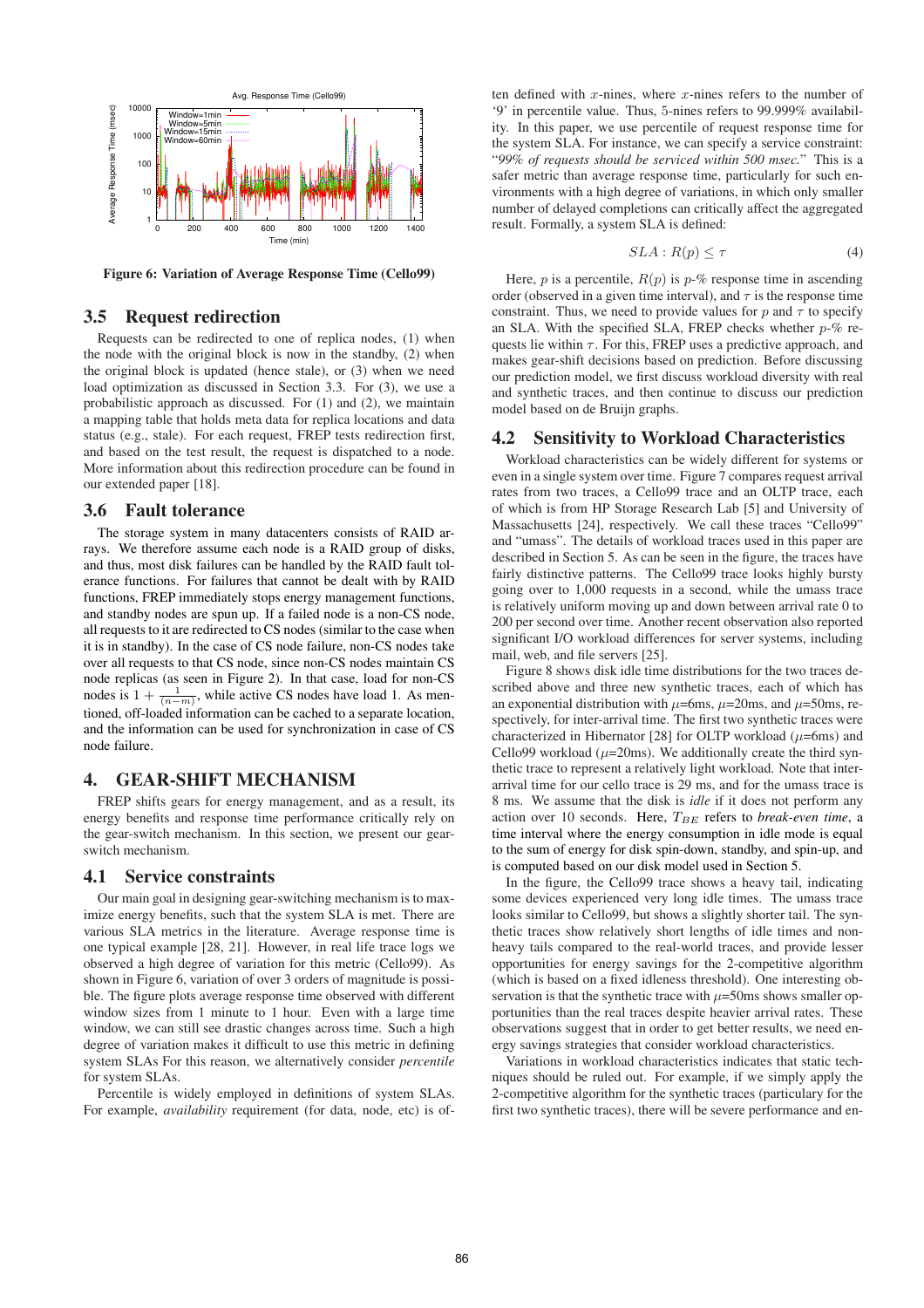

**Figure 7: Request arrival rates for real traces**



**Figure 8: Disk idle time distribution**

ergy penalties. Although the static parameters can be tuned for each workload, it is usually difficult to capture workload characteristics *a priori*. A *predictive* approach can be an option for dynamic adaptation to different workload characteristics. In this paper, we consider a predictive approach based on *probability* that is constructed based on past observations, as discussed next.

## **4.3 Prediction with de Bruijn graphs**

We use "state-based" predictors to probabilistically predict future states by using a de Bruijn graph. In a de Bruijn graph with  $k$ bits, there exist  $2^k$  states represented in binary, each of which has 2 incoming edges and 2 outgoing edges [20]. For each state, one of two events can take place , *0 or 1*, based on how the current state transitions to the next state along with the corresponding outgoing edge. With this property, each state tells us what has happened over  $k$  time frames. For example, if the current state is '100', there was *1-*event before 2 time frames, followed by 2 consecutive *0-*events. Thus, we can be aware that the most recent event was *0-*event. Figure 9(a) illustrates a 3-bit de Bruijn graph with 8 possible states. In the figure, the current state is '010', and the next possible state is either '100' or '101' according to the next event.

On a de Bruijn graph, we construct edge probabilities based on historical information. To achieve this, each node has two counters,  $c_0$  for the number of  $0$ -events and  $c_1$  for the number of *1*-events. These counters are incremented based on the corresponding event. Figure 9(b) shows a snapshot of the counters for state '001'. Based on the counter values, edge probabilities are computed, as shown in the figure.

By configuring max number of tickets (*MaxTicket*), it is possible to limit the window length we wish to monitor. The window length should be equivalent to *time frame length* × *MaxTicket*, where time frame length is an observation interval, in which a single event (zero or one) is generated based on the observation. If the total number of tickets is smaller than *MaxTicket*, the counters are simply incremented according to the event. After the total number of tickets reaches *MaxTicket*, however, one ticket in a counter is transferred to the other counter, instead of incrementing



**Figure 9: A de Bruijn graph and ticket transfer**

the counter. Thus, there will be no change in the total number of tickets (=*MaxTicket*) after this happens. In Figure 9(b), an *0-*event occurs, and we see that a ticket in  $c_1$  is transferred to  $c_0$  and the probabilities are recomputed accordingly. Note that the values of the counters can be zero or a positive integer.

#### **4.4 Gear-shift algorithm**

Now, we present the FREP gear-shift algorithm. For down-shift, FREP relies on the above prediction model, while it uses a reactive model for up-shift. We first discuss how FREP determines downshift, and then discuss the case of up-shift.

FREP maintains a de Bruijn graph for each partition. To construct edge probabilities, we assume a *0-*event happened if the measured information meets the service constraint (e.g., 99% of requests are less than 500 ms) in the time frame. On the other hand, if the percentage of violations is greater than the given percentile, we assume *1*-event happened. That is, we give zero if  $R(p) \leq \tau$ ; otherwise give one for each time frame.

To determine down-shift, we calculate the probability of consecutive  $k$  zeros (i.e., the probability that the service constraint will be met for the following  $k$  time frames) at the end of each time frame. If the computed probability is greater than a certain threshold (or *p\_threshold*), we consider that the down-shift condition is satisfied, and the node with the highest index among active non-CS nodes will be sent to standby mode. Naturally, no down-shift test is performed at the lowest gear level.

For clarity, we formally describe this procedure as follows. Let  $S_i$  be state i in the graph configured with k bits. Hence, there are max  $2<sup>k</sup>$  states, and we assume that i is the state number; for example  $S_0$  indicates state '000', while  $S_7$  is for state '111'. Let  $P_{i,0}$ be the probability of *0*-edge at  $S_i$ , and similarly  $P_{i,1}$  be the probability of *1*-edge at  $S_i$ . If we suppose the current state is  $S_a$ , the probability for consecutive k-zeros means the probability of transition from  $S_a$  to  $S_0$ , right after k time frames. Then, the probability  $P$  is defined:

$$
\mathcal{P} = \prod_{i=0}^{k-1} P_{a \ll i,0} \tag{5}
$$

where '≪' is the bitwise shift-left operator. Based on the computed probability, we decides down-shift. The gear goes down if  $P \geq p_{\text{}}-threshold$ ; otherwise, nothing takes place.

We determine  $k$  (i.e., the number of bits in the graph) from the break-even time  $(T_{BE})$ . For a given time frame size  $T_W$ , we set  $k = [T_{BE}/T_W]$ . The intuition behind this is that there is no energy penalty if the following  $k$  consecutive time frames satisfy the service constraint. Prediction can sometimes fail due to rea-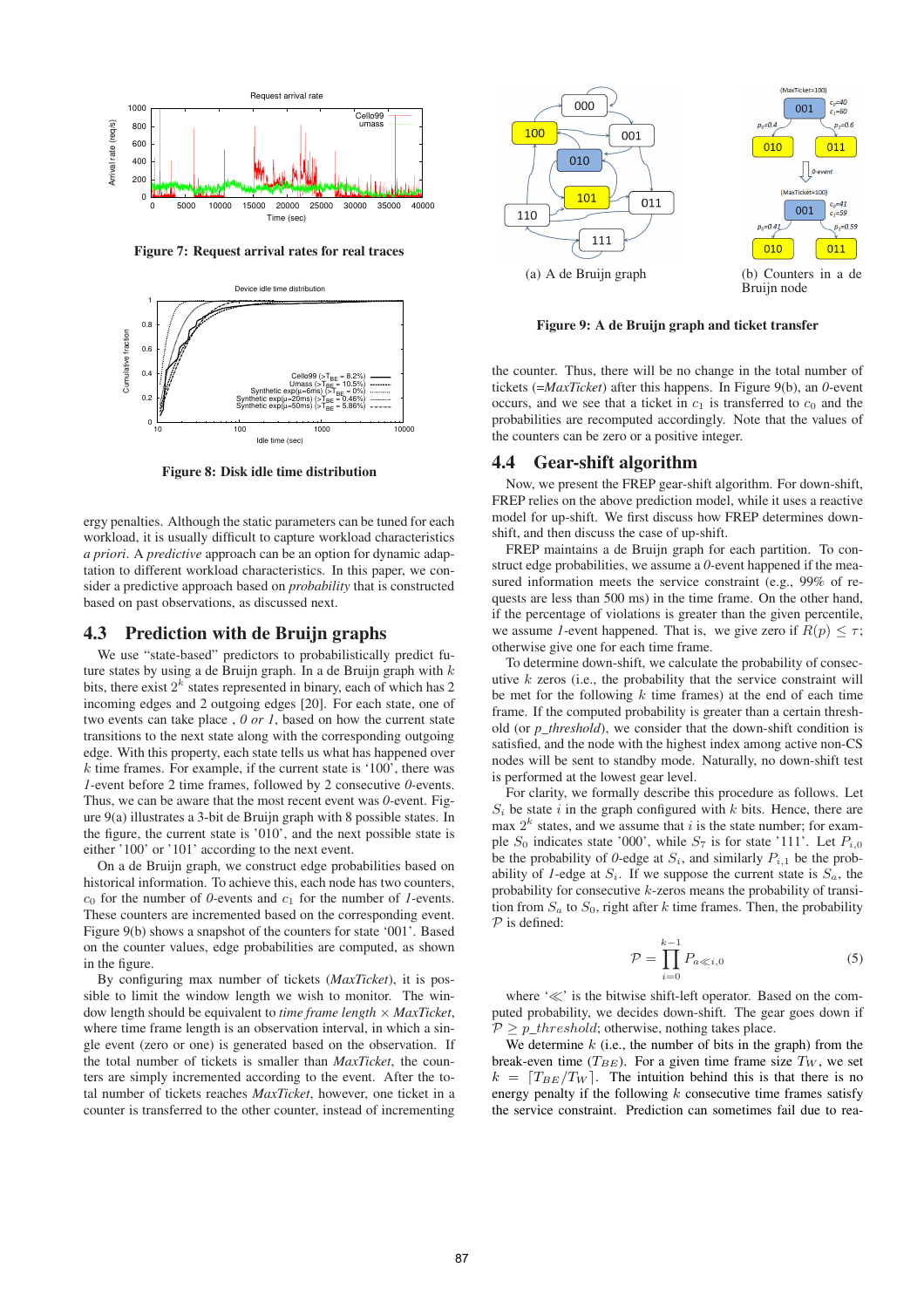

**Figure 10: Disk power model (from Seagate Barracuda 7200)**

sons such as a sudden change in workload characteristic. In such a case, we give a *penalty*, and edge probabilities are totally recomputed. With a penalty, all *0-*counters in the graph are dropped by half of their original values, and the corresponding number of tickets are transferred to the associated *1-*counters. This decreases *0* probabilities, resulting in more conservative down-shift decisions thereafter. For  $T_W$  and  $p_{\text{I}}$ *threshold*, we explore the impact of those parameters in Section 5.5.

Making up-shift decisions relies on *reactive* information. In our mechanism, FREP immediately up-shifts the gear whenever it sees l consecutive misses against the service constraint, so as to prevent undesired performance degradation. In this paper, we used  $l =$ 2 by default to prevent any impulsive up-shift decision due to a temporal degradation. However,  $l$  may have a certain correlation with time frame size  $T_W$ . Investigation of this would be interesting and planned for future work.

# **5. EVALUATION OF FREP**

## **5.1 Experimental Setup**

For evaluation, we augmented Disksim [9], which is widely used for studying storage systems, with energy metrics. We considered Seagate Cheetah 15K.5 enterprise disks.<sup>2</sup> For this disk model, however, some power information, such as standby power and spin up/down power, is missing in the associated documents. For this reason, we alternatively chose power parameters from Seagate Barracuda specification.<sup>3</sup> Since the main purpose of our experiments here is to see applicability of FREP in terms of both performance and power, we believe that comparing FREP with existing techniques with identical power parameters is a fair comparison. The power model we used in this paper is shown in Figure 10.

We assumed a datacenter environment with 120 disks. Although our model has no dependency on any specific RAID organization, we used RAID-5 structure as a unit of energy management where a RAID-5 array is a node in our terminology. Each array has 4 data disks and 1 parity disk. Thus, there are 24 RAID arrays in the system (i.e., 24 nodes). We divided the system into 4 partitions, each of which consists of 2 CS nodes and 4 non-CS nodes. However, we also conducted experiments with different partition configurations in order to examine configuration effects.

We used multiple traces, including real and synthetic workloads: 2 Cello99 traces from HP Storage Research Lab [5]: a 1-day trace on May 1st (labeled "cello-1") and a 3-day trace between November 15th–17th (labeled "cello-2"); 2 financial traces provided by University of Massachusetts [24], these are labeled "umass-1" and "umass-2", respectively. The average inter-arrival time for Cello99

#### **Table 2: Synthetic traces**

| Trace            | $# \text{req}.$ | Arrival dist. | Disk access dist.         | # block dist. |
|------------------|-----------------|---------------|---------------------------|---------------|
| S11              | 1 M             | exp(6)        | uniform                   | exp(20)       |
| <i>S12</i>       | 1 M             | exp(20)       | uniform                   | exp(20)       |
| S13              | 1 M             | exp(50)       | uniform                   | exp(20)       |
| S <sub>2</sub> 1 | 1 M             | exp(6)        | $\text{Zipf}(\alpha=1.0)$ | exp(20)       |
| S <sub>22</sub>  | 1 M             | exp(20)       | $\text{Zipf}(\alpha=1.0)$ | exp(20)       |
| S <sub>23</sub>  | 1 M             | exp(50)       | $\text{Zipf}(\alpha=1.0)$ | exp(20)       |
| S31              | 1 M             | exp(6)        | $\text{Zipf}(\alpha=1.8)$ | exp(20)       |
| S32              | 1 M             | exp(20)       | $\text{Zipf}(\alpha=1.8)$ | exp(20)       |
| S33              | 1 M             | exp(50)       | $\text{Zipf}(\alpha=1.8)$ | exp(20)       |

traces is 29.6 ms and 20.9 ms for cello-1 and cello-2, while it is 8.2 ms and 11.1 ms for umass-1 and umass-2, respectively.

To map the Cello99 traces to our configuration with 120 disks, we assumed that each disk in the traces is mapped into a single RAID array. Thus, 24 disks in the traces are mapped to 120 disks in 24 RAID arrays. The umass traces have no disk information. To use these traces in our experiments, we assumed that each application runs with a dedicated RAID array. Similar to the Cello99 traces, umass requests are mapped to RAID addresses.

We additionally created 9 synthetic workloads with different characteristics, as summarized in Table 2. In the table, " $\exp(\mu)$ " stands for exponential distribution with mean  $\mu$ . For example, exp(6) for arrival distribution represents an exponential distribution with  $\mu$ =6ms. The exp(6) and exp(20) arrival rates were used in Hibernator [28], and we added one more arrival distribution with exp(50) to consider an environment with a relative light load . It is observed in the literature that Internet data access patterns are related to a Zipf distribution with skewness  $\alpha$ =1.0 [4]. In addition, the authors in [23] observed more heavily skewed accesses with  $\alpha$ =1.8. We modeled synthetic traces based on those observations, in addition to uniform access distribution.

We evaluated 4 different systems: NPS (No Power Saving) is a base system for comparison without energy management; FTH (Fixed Threshold) is a system employing a fixed idleness threshold based on the 2-competitive algorithm;  $PARAID(k, l)$  is a PARAID configuration with a total of  $l$  disks with gear shifting down to  $k$ (thus,  $l-k$  disks can go standby); and FREP $(n, m)$  is an FREP configuration with a total of  $n$  nodes and  $m$  CS nodes in a partition. We set up two PARAID systems (PARAID(5,3) and PARAID(5,2)) and multiple FREP systems with different configurations, but mainly discuss the FREP(6,2) configuration. Thus, there are 4 partitions for 24 nodes for FREP(6,2) setting. By definition, PARAID systems can spin down disks with up to 40% (for PARAID(5,3)) and  $60\%$  (for PARAID(5,2)) of the total disks spun down, while FREP(6,2) can spin down a maximum of 67% disks. We observed that PARAID(5,1), that allows spinning down of up to 80% disks, is severely degraded in terms of response time performance. For example, PARAID(5,1) increased average response time by a factor of 5 as compared to NPS with cello-1 trace. We thus excluded this configuration from our experiments.

As discussed in Section 4, FREP maintains de Bruijn graphs for gear-switch decisions. For the graphs, we used 5-second time frame (i.e.,  $T_{TF} = 5s$ ). Since we configure the number of bits based on the break-even time (i.e., number of bits =  $[T_{BE}/T_{TF}]$ ), the graph is configured with 11 bits, since  $T_{BE}$  = 54s based on the power model (Figure 10). In addition, we conservatively chose *p\_threshold=0.9* for down-shift, and set consecutive miss counter *l*=2 for up-shift to consider temporal performance degradation. We discuss the effects of time frame size and *p\_threshold* in Section 5.5.

<sup>&</sup>lt;sup>2</sup>http://www.seagate.com/www/en-us/products/enterprise-harddrives/cheetah-15k/

<sup>&</sup>lt;sup>3</sup>http://www.seagate.com/support/disc/manuals/sata/100402371a.pdf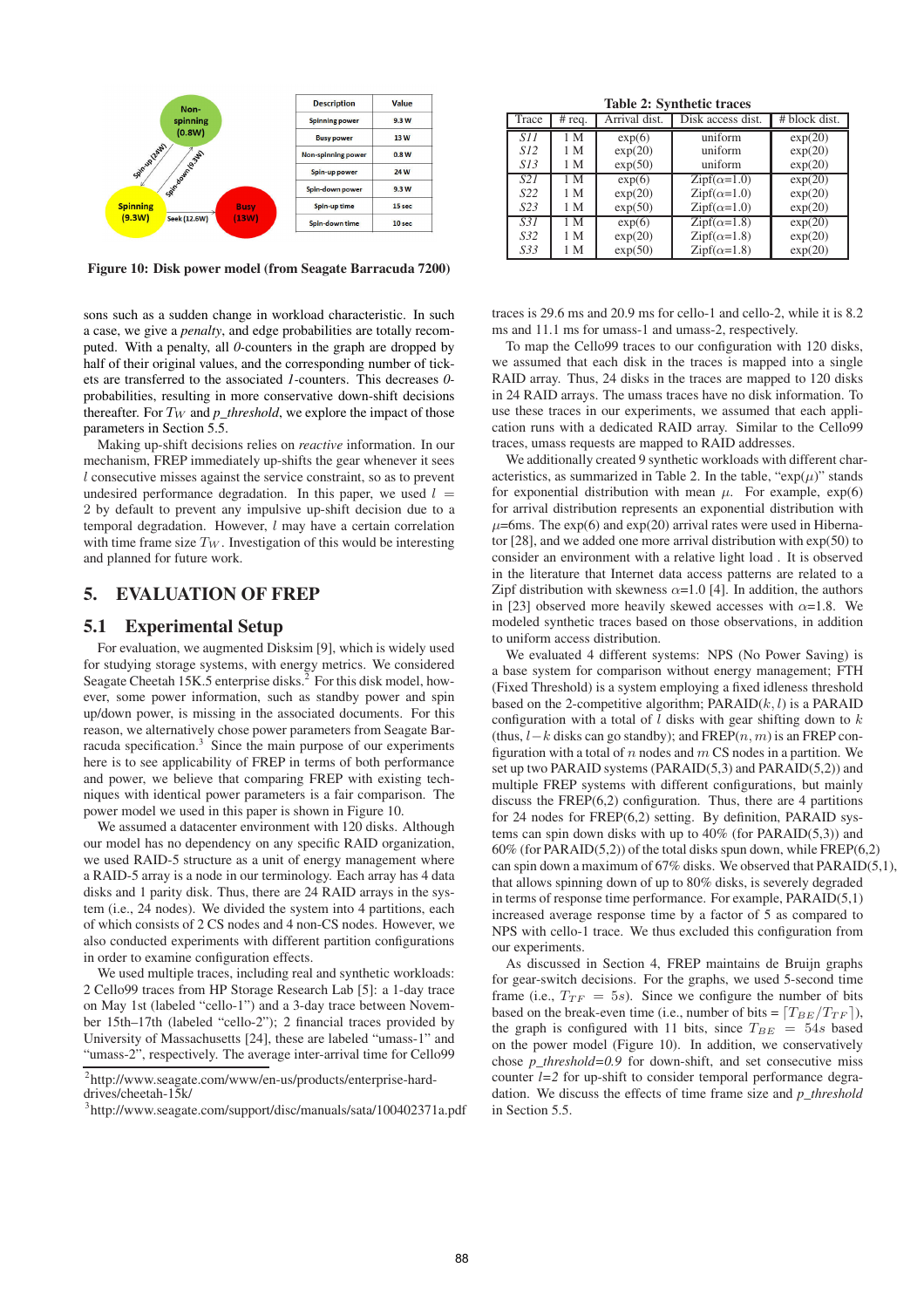# **5.2 Relaxed service constraints**

As discussed, FREP makes gear-shift decisions under consideration of service constraints. Here, we first consider *relaxed constraints*. To give a relaxed constraint, we reverse-engineered NPS logs, then we set service constraints with numbers greater than double of the numbers in the logs. For example, 99% response time in the NPS results with cello-1 is 1,485 ms, and we used a number greater than  $2 \times 1485$  ms for the 99% constraint for relaxation. Thus, FREP focuses more on energy saving in this case.

Figure 11 compares those two metrics with the real traces. Overall, FTH is fairly sensitive to workloads with respect to energy saving, and it shows very poor response times due to spin-up delays. PARAID and FREP consistently save energy for different workloads. However, PARAID shows a higher degree of variation in response time, while FREP shows fairly stable results by adaptively shifting gears to the given workload. Interestingly, we can see that FREP yields better response time than NPS with the cello-2 trace. This can be explained by the effect of request redirection. Bursty requests to a single node can be smoothed out by redirecting them to multiple nodes when FREP is operating in energy saving mode. For the umass traces, FTH shows an average response time of 77– 173ms, while the others show quite negligible time (< 4ms) for these non-bursty workloads.

Figure 12 shows the experimental results with a set of synthetic workloads. With these traces, FTH could make 0%–20% energy saving, but the mean response time is very poor. Although not shown in the figure, mean response time in the worst case was 389 ms for *S33*, which is 100 times greater than NPS. The replicationbased solutions (i.e., PARAID and FREP) consistently yield significant energy saving with little performance loss.

#### **5.3 Tight service constraints**

We next examine FREP under tight service constraints. We assume the following three types of constraints, based on our constraint model:  $R(p) \leq \tau$ , where p is a percentile and  $\tau$  is a response time constraint.

- *C1*:  $(p = 90\%) \wedge (\tau = 90\% \text{ NPS} \text{ response time})$ :
- *C2*:  $(p = 95\%) \wedge (\tau = 95\% \text{ NPS} \text{ response time})$ ;
- *C3*:  $(p = 99\%) \wedge (\tau = 99\% \text{ NPS} \text{ response time}).$

For comparison, we call relaxed constraint *C0*.

Figure 13 shows the experimental results under tight constraints. In the figure,  $P(n,m) \equiv PARAID(n,m)$ . We can see that significant percentages of violations occurred for PARAID in order to obtain energy benefits for all three constraints. PARAID(5,2) shows heavy violations between 37%–57%. Even in the case of PARAID(5,3), the violations were over 20% for those real-world traces. FTH also shows some degree of violations greater than the constraints but smaller than PARAID. In contrast, FREP largely satisfies the given constraints. With tight constraints, FREP operates energy management more conservatively. Nonetheless, we can see that FREP still achieves non-trivial energy savings. FREP yields 15%–60% energy saving for the cello traces and 3%–15% for the umass traces. The reason why FREP achieves relatively greater energy saving with the cello traces is that they have greater NPS response times as compared with the umass traces. Thus, the service constraints for the umass workloads are more restrictive and hence difficult to meet than these of the cello workloads, leading to the results shown in the figure. For example, the 99% of NPS response time for the one-day cello trace is 1.4s, while for the umass-1 it is only 6ms.

Figure 14 shows the results with the synthetic traces for *C3* constraints. FREP successfully maintains violation rates to less than the 1% constraint. However, it yields energy saving only with

skewed traces (i.e., *S31* and *S32*). We found that skewed access patterns provide more opportunities to save energy as compared with uniform access patterns. The reason for that is that with more skewness a smaller number of disks (and therefore only some partitions) become more heavily utilized allowing the remaining partitions to shift to lower gear thus save more energy. Additionally, as explained before, the reason why *S31* had the greatest power saving compared to the others is because it had the greatest NPS response time and hence the least restrictive constraint. For example, 99% NPS response times we observed were *S31*=15ms, *S32*=10ms, *S33*=8ms.

Summarizing, although energy benefits achieved by FREP in this case may be reduced, it still provides strong performance guarantees. We observed only a single case that slightly exceeds the given constraint (5.4% for 5% requirement for cello-1 *C2*) out of 21 experimental cases.

## **5.4 Impact of FREP partition configuration**

In this experiment, we configured 4 additional FREP settings with different numbers of nodes and CS nodes for each partition:  $FREP(4,1)$ ,  $FREP(4,2)$ ,  $FREP(6,1)$ , and  $FREP(6,2)$ .

Figure 15 shows the experimental results with cello-1 under different partition settings. We can see that FREP saves energy from 40% to 76% compared to NPS. In terms of performance penalty, defined as the ratio of the mean response time to the NPS's, it is only 14% at the worst case. Interestingly, 2 out of 5 cases showed negative penalty, which implies that FREP showed better response time than NPS. This is a result of request redirection as discussed in Section 5.2.

## **5.5 Impact of time frame size and p\_threshold**

The time frame size  $(T_W)$  determines the number of bits in the de Bruijn graph (=  $[T_{BE}/T_W]$ ), while *p\_threshold* (denoted by  $\psi$ ) enables probabilistic decisions for down-shifting on the graph. A greater  $T_W$  requires less space complexity for graph representation with smaller number of bits. As mentioned, we used  $T_W = 5s$ , and thus, the number of bits was 11. Additionally, we set up a graph with  $T_W = 30s$  resulting in three bits for the graph. With those time frame sizes, we conducted experiments along different *p\_threshold* values from  $\psi = 0.1$  to  $\psi = 0.9$  incrementing by 0.1 (we used  $\psi = 0.9$  by default) under *C1*.

Figure 16 shows the results. We compare the results of the two time frame sizes. As expected, a smaller time frame size yields greater energy saving, but worse response time. In contrast, a greater time frame size makes more conservative gear-shift decisions, thus yielding less energy saving but better performance.

Choosing a *p\_threshold* value largely affects both performance and energy saving. Increasing *p\_threshold* gradually reduces the level of energy saving due to more conservative gear-shifts. With respect to performance, average response time becomes stable as  $\psi \geq 0.8$  for  $T_W = 5$ . In the case of  $T_W = 30$ ,  $\psi = 0.9$  improves response time dramatically. With less than that, there are no significant differences.

Turning our attention to the number of down-shifts. Naturally, smaller *p\_threshold* tends to make more down-shifts. We observed 78 down-shifts with  $\psi = 0.1$  and 20 with  $\psi = 0.9$  in the setting of  $T_W = 5s$ . At the same time, the number of down-shifts for  $T_W = 30s$  was 496 with  $\psi = 0.1$  and 34 with  $\psi = 0.9$ . As expected, this shows that a greater time frame size (i.e., a smaller number of bits) makes more frequent gear-shift decisions.

#### **5.6 Impact of the number of tickets**

It is possible to configure *MaxTicket* (i.e., the maximum number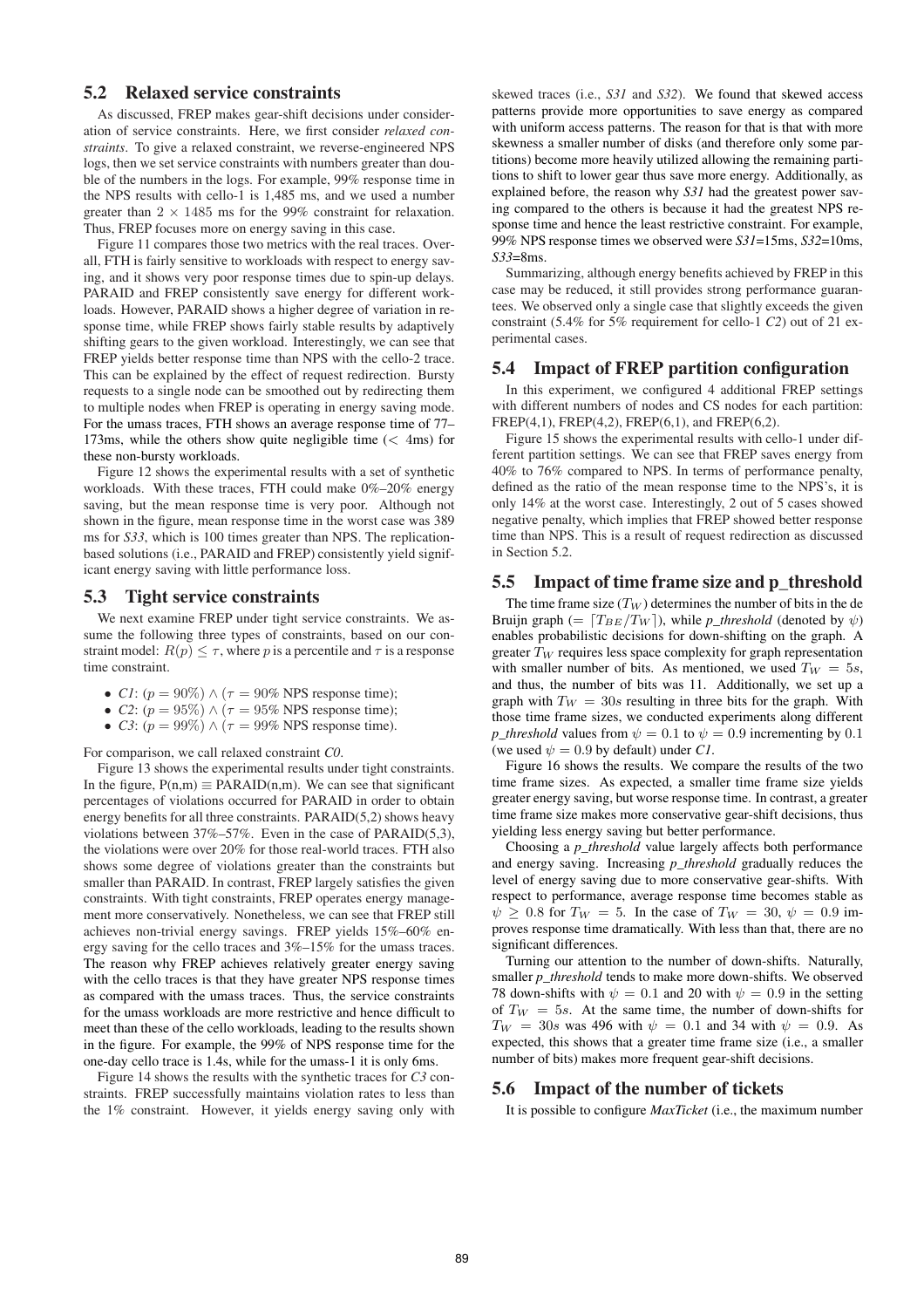

**Figure 11: Energy saving and average response time (real traces)**



**Figure 12: Energy saving and average response time (Synthetic traces)**





 $\frac{1}{\tan(C_2)}$ 



(b) Percentage of response time constraint violation (*C1*)



(d) Percentage of response time constraint viola- $\frac{\text{tion}(C_3)}{\text{tion}(C_3)}$ 

**Figure 13: Energy saving and performance guarantee under specified SLAs**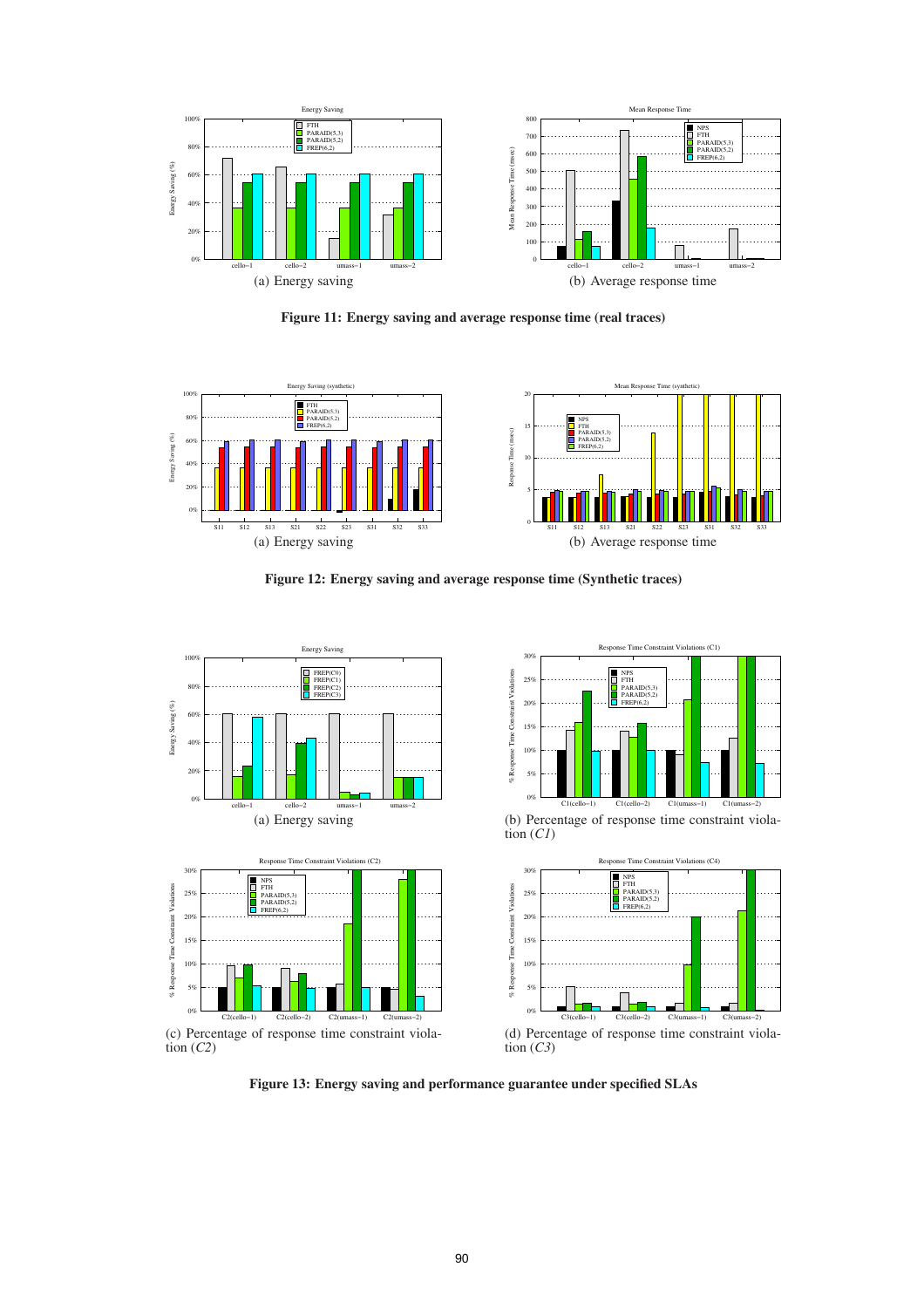

**Figure 14: Energy saving and performance guarantees (Synthetic traces)**



**Figure 15: Impact of FREP configurations with different number of CS and non-CS nodes (cello-1)**



**Figure 16: Impact of time frame size and** *p\_threshold* **(cello-1/***C1***)**

of tickets) to set window size, since it limits the number of observations used for edge probabilities on the de Bruijn graph. Intuitively, any larger window may allow us to construct a more accurate graph with many more observations (due to a greater time length to collect), but may not be helpful for frequently varying workloads over time (because each observation has less impact on a larger collection of observations). With a smaller window, in contrast, it can better react to the recent workload characteristics.

Figure 17 shows the impact of *MaxTicket* with the cello-1 trace under *C1*, as in the above experiment. Overall, using a small window achieves better energy saving but worse performance, and vice versa. Thus, *MaxTicket* can be adjusted based on system goals and the expected degree of workload variations. The number of downshifts observed was 179 with  $MaxTicket = 720$ , while it was only 20 for  $MaxTicket = \infty$  (used in the other experiments).

#### **5.7 Evaluation of down-shift decisions**

In this section we discuss the quality of gear shifting decisions using our four workloads. In general, three main approaches are



**Figure 17: Impact of number of tickets (cello-1/***C1***)**

employed in the literature for gear down-shift decisions. MAID based products simply perform a down-shift when the disk idle period exceeds some fixed threshold (FTH), PARAID uses disk utilization thresholds, whereas FREP determines when to perform a down-shift using probabilistic prediction based on analysis of past historical events (by using de Bruijn Graphs).

The advantage of using FREP's de Bruijn graph prediction is illustrated in Figure 11 where it is shown that FREP achieves excellent energy savings while paying a minimal price in terms of response time. Similarly, in Figures 13(b)–13(d) and 14(b), FREP consistently shows the smallest number of response time constraint violations. In Figure 18, we analyze the quality of FREP's predictions based on the percentage of down-shifts that were penalized due to service constraint violations for the four workloads. Recall that a penalty event occurs in FREP if the service constraint is not met during a period of break-even time right after the down-shift. Maximizing the number of down-shifts is essential in order to maximize energy saving, while at the same time we wish to minimize the number of penalty events. As shown in the figure, prediction accuracies are over 80% for most cases (*C0* results show almost